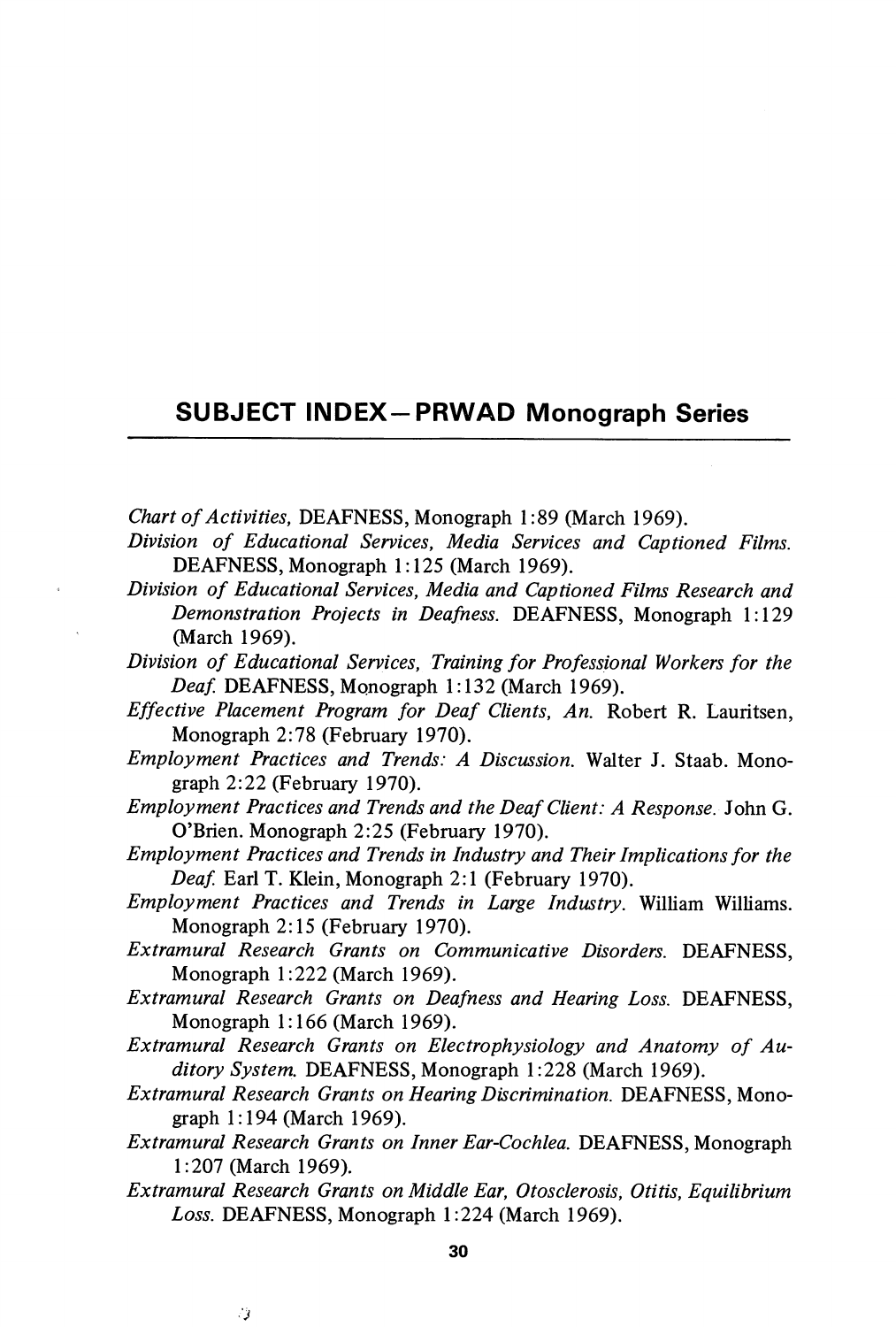- Extramural Research Grants on Vestibular System. DEAFNESS, Monograph 1:160 (March 1969).
- General Employment: The Responsibility of an Employment Interviewer. Janet L Pinner. Monograph 2:43 (February 1970).
- General Requirements of Work, The. Lloyd H. Lofquist. Monograph 2:28 (February 1970).
- Grantee Agencies of Research and Demonstration Projects Concerning Deaf ness. DEAFNESS, Monograph 1:37 (March 1969).
- Grantee Agencies of Short-Term Training Programs Concerning Deafness. DEAFNESS, Monograph 1:81 (March 1969).
- Implications of Technological Changes for Employment of Deaf Persons. Lloyd Meadow. Monograph 2:63 (February 1970).
- Job and Career Review for the Deaf Employee. Robert G. Sanderson. Monograph 2:74 (February 1970).
- Job Development, Finding, and Assessment for the Deaf Worker. Ted J. Holdt. Monograph 2:57 (February 1970).
- Long-Term Professional Training Programs in Deafness Enrollment. DEAF NESS, Monograph 1:51 (March 1969).
- Long-Term Professional Training Programs in Deafness Grant Funds by Fiscal Year. DEAFNESS, Monograph 1:52 (March 1969).
- Long-Term Professional Training Programs in the Area of Deafness. DEAF NESS, Monograph 1:43 (March 1969).
- New Vistas for Competitive Employment of Deaf Persons. Ray L. Jones. Monograph 2:92 (February 1970).
- Professional Training Programs in the Area of Deafness. DEAFNESS, Monograph 1:118 (March 1969).
- Project Directors of Research and Demonstration Grant Programs Con cerning Deafness. DEAFNESS, Monograph 1:37 (March 1969).
- Project Directors of Short-Term Training Programs Concerning Deafness. DEAFNESS, Monograph 1:83 (March 1969).
- Quality Education and Quality Employment. Charles M. Jochem. Monograph 2:37 (February 1970).
- Research and Demonstration Projects for the Deaf-Blind. DEAFNESS, Monograph 1:35 (March 1969).
- Research and Demonstration Projects in Deafness. DEAFNESS, Monograph 1:103 (March 1969).
- Research and Demonstration Projects in Deafness. DEAFNESS, Monograph 1:108 (March 1969).
- Research Grants to Extramural Research Centers for Study of Deafness. DEAFNESS, Monograph 1:154 (March 1969).
- Research on Deafness. DEAFNESS, Monograph 1:96 (March 1969).
- Research Grants for Intramural Research Projects on Hearing. DEAFNESS, Monograph 1:202 (March 1969).
- Research Projects in the Area of the Deaf Grant Funds by Fiscal Year. DEAFNESS, Monograph 1:99 (March 1969).